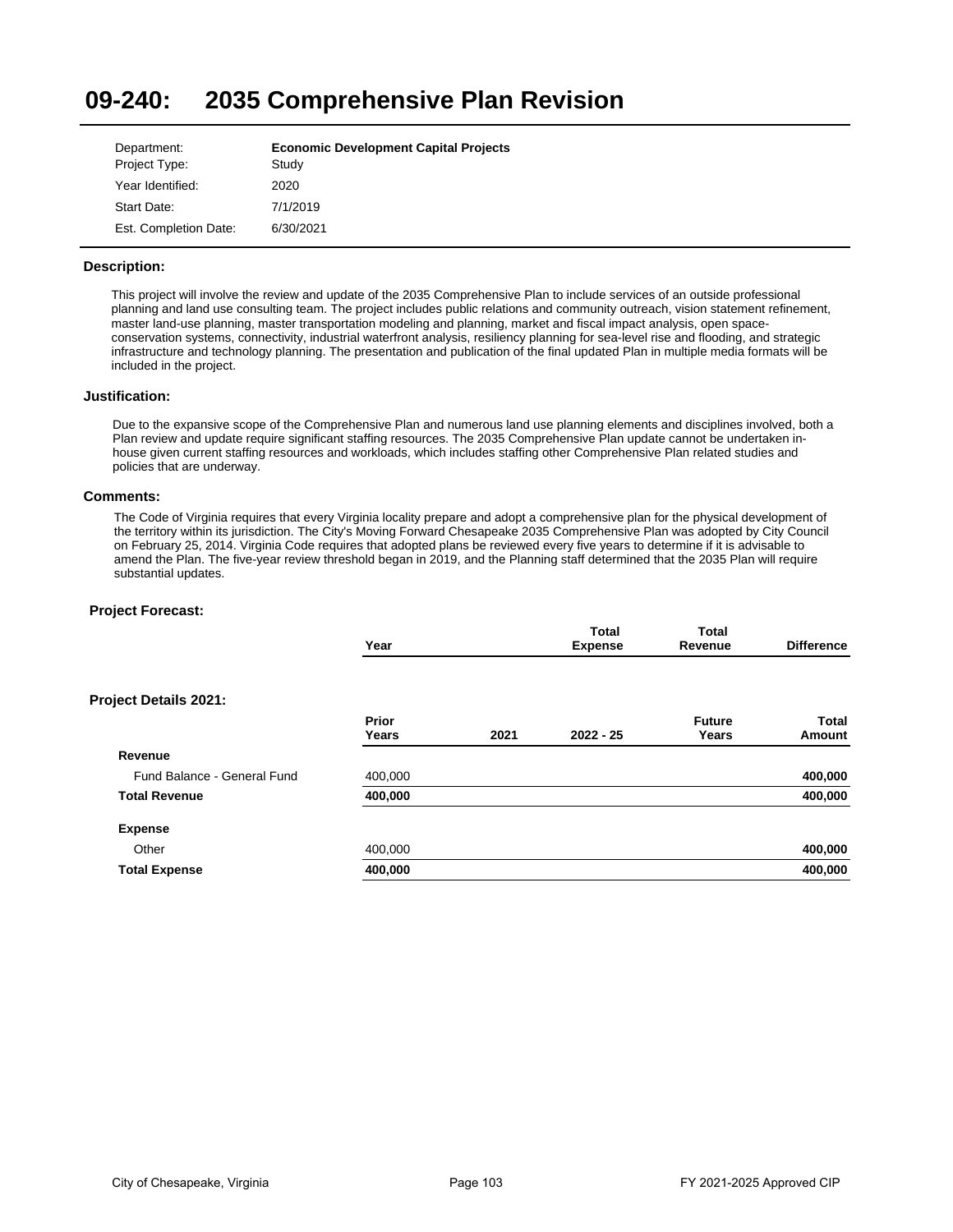# **53-230: Airport Authority Improvements and Expansion - Phase II**

| Department:<br>Project Type: | <b>Economic Development Capital Projects</b><br>Addition or Expansion |
|------------------------------|-----------------------------------------------------------------------|
| Year Identified:             | 2019                                                                  |
| Start Date:                  | 7/1/2018                                                              |
| Est. Completion Date:        | 6/30/2024                                                             |

### **Description:**

This project provides the local match required for the Airport Authority's planned improvements to the Chesapeake Regional Airport over the next five years. This is the second phase of improvements. In FY 2019 and 2020, phase II will include easement acquisitions, removal of off-site obstructions (vegetation), corporate hangar site construction, mill and overlay parking lot, aircraft pavement repairs, and replacement of mowing equipment. In FY 2021 and 2022, the Airport will rehabilitate airfield lighting, design the rehabilitation of the aircraft apron, and build phase Ill of the North Terminal Area. The Airport will also update its master plan in FY 2022 and design the rehab of the runway in FY 2023.

#### **Justification:**

Local funding is required to match funding provided by the Federal Aviation Administration. This project includes the local matching requirements for approximately \$6.5 million of federal and state funding.

#### **Comments:**

This project was established by City Council on June 12, 2018. The initial funding was transferred from the previous phase of this project, CIP 01-170.

|                              | Year           |        | <b>Total</b><br><b>Expense</b> | <b>Total</b><br>Revenue | <b>Difference</b>      |
|------------------------------|----------------|--------|--------------------------------|-------------------------|------------------------|
|                              | 2021           |        | 60,500                         | 60,500                  | 0                      |
|                              | 2022           |        | 82,000                         | 82,000                  | $\mathbf 0$            |
|                              | 2023           |        | 4,000                          | 4,000                   | 0                      |
|                              | 2024           |        | 20,000                         | 20,000                  | 0                      |
|                              |                |        | 166,500                        | 166,500                 | 0                      |
| <b>Project Details 2021:</b> |                |        |                                |                         |                        |
|                              | Prior<br>Years | 2021   | 2022 - 25                      | <b>Future</b><br>Years  | <b>Total</b><br>Amount |
| Revenue                      |                |        |                                |                         |                        |
| Fund Balance - General Fund  | 3,000          | 7,500  | 77,000                         |                         | 87,500                 |
| Cash - Lockbox City          | 524,000        | 53,000 | 29,000                         |                         | 606,000                |
| <b>Total Revenue</b>         | 527,000        | 60,500 | 106,000                        |                         | 693,500                |
| <b>Expense</b>               |                |        |                                |                         |                        |
| Design & Engineering         | 50,000         |        | 26,000                         |                         | 76,000                 |
| Construction                 | 281,600        | 60,500 | 80,000                         |                         | 422,100                |
| Equipment                    | 95,400         |        |                                |                         | 95,400                 |
| Other                        | 100,000        |        |                                |                         | 100,000                |
| <b>Total Expense</b>         | 527,000        | 60,500 | 106,000                        |                         | 693,500                |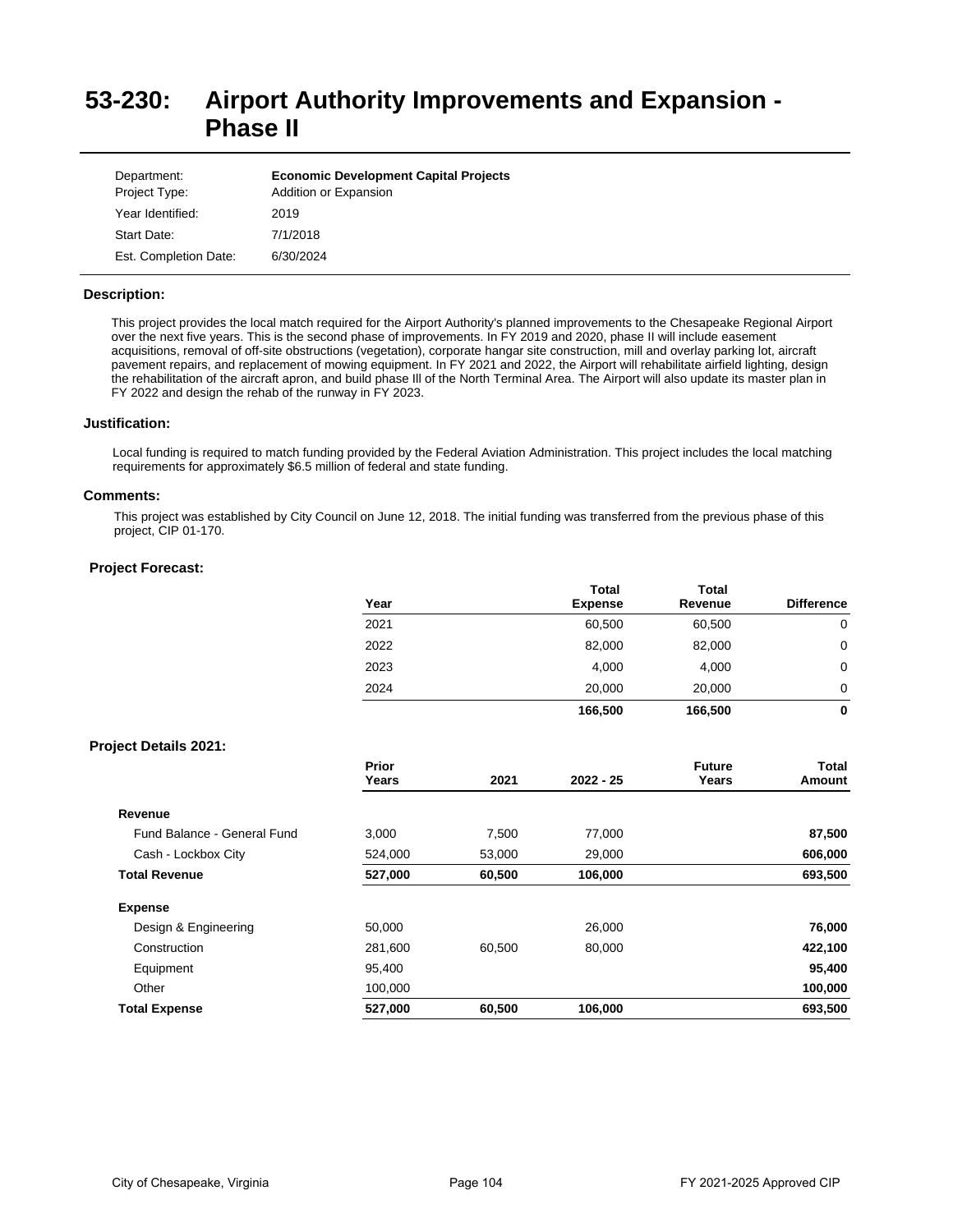# **36-240: Enhanced Signage & Landscaping at Entrances to the City**

| Department:<br>Project Type: | <b>Economic Development Capital Projects</b><br><b>Renovation or Rehabilitation</b> |
|------------------------------|-------------------------------------------------------------------------------------|
| Year Identified:             | 2020                                                                                |
| Start Date:                  | 7/1/2019                                                                            |
| Est. Completion Date:        | 7/30/2024                                                                           |

## **Description:**

This project will provide for enhanced signage and landscaping at entry points for the beautification of the City, specifically at major thoroughfares as people enter and depart the city.

## **Comments:**

This project was established by the City Council in June of 2019.

|                              | Year           |      | <b>Total</b><br><b>Expense</b> | <b>Total</b><br>Revenue | <b>Difference</b>      |
|------------------------------|----------------|------|--------------------------------|-------------------------|------------------------|
| <b>Project Details 2021:</b> |                |      |                                |                         |                        |
|                              | Prior<br>Years | 2021 | $2022 - 25$                    | <b>Future</b><br>Years  | <b>Total</b><br>Amount |
| Revenue                      |                |      |                                |                         |                        |
| Fund Balance - General Fund  | 200,000        |      |                                |                         | 200,000                |
| <b>Total Revenue</b>         | 200,000        |      |                                |                         | 200,000                |
| <b>Expense</b>               |                |      |                                |                         |                        |
| Other                        | 200,000        |      |                                |                         | 200,000                |
| <b>Total Expense</b>         | 200,000        |      |                                |                         | 200,000                |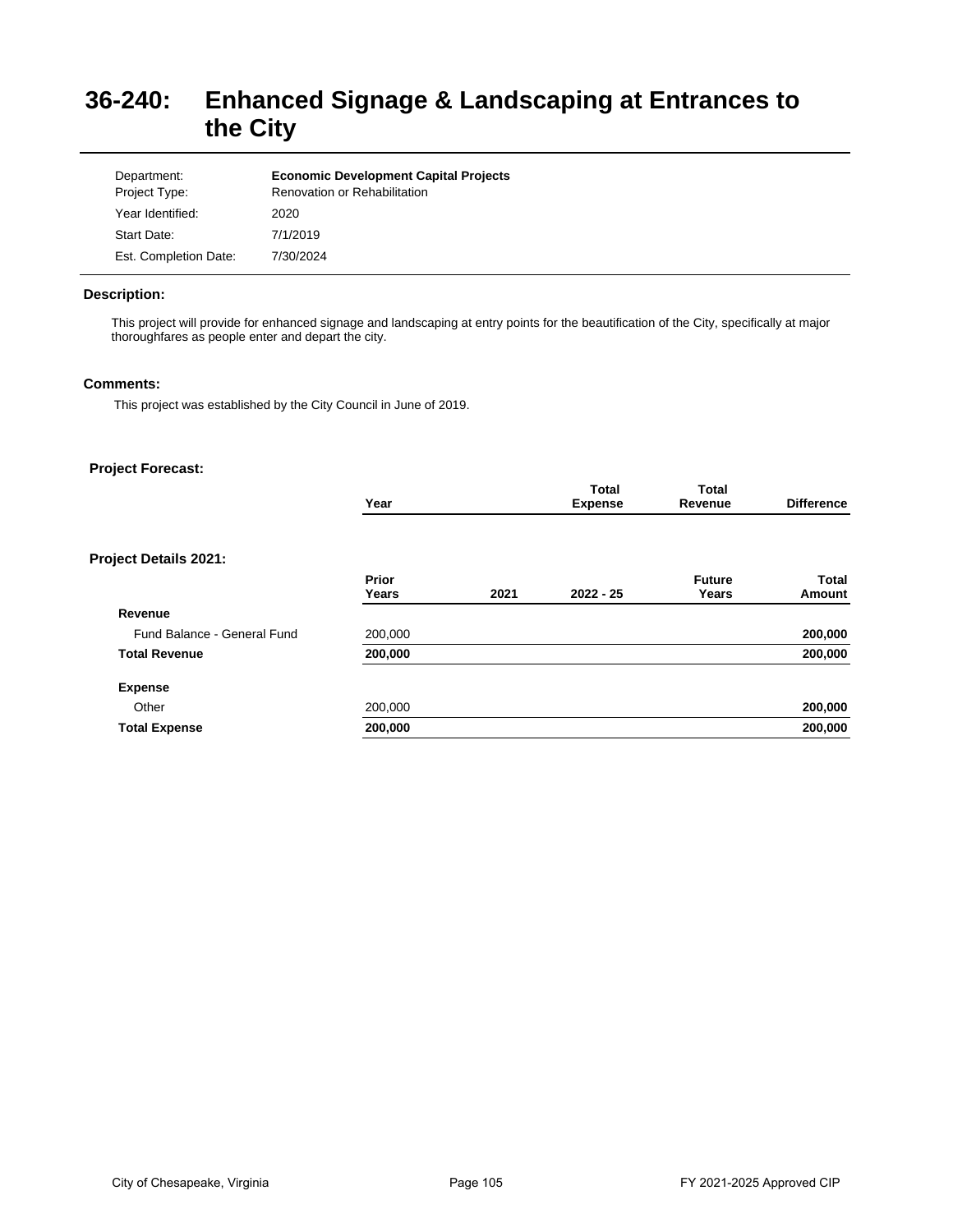# **04-250: Great Bridge Village Plan Implementation Seed Funding**

| Department:<br>Project Type: | <b>Economic Development Capital Projects</b><br>Addition or Expansion |
|------------------------------|-----------------------------------------------------------------------|
| Year Identified:             | 2021                                                                  |
| Start Date:                  | 7/1/2020                                                              |
| Est. Completion Date:        | 6/30/2026                                                             |

### **Description:**

This project provides seed funding to spur implementation of the 2008 Great Bridge Village Design Guidelines, supported by the Great Bridge Historic Gateway Overlay District adopted by City Council on June 16, 2020. Seed funds will be used to encourage private investment in the area that promotes the Guidelines vision. Some seed funding may also be used for targeted public capital improvements that are intended to achieve and/or augment the historic design themes and standards for the established character districts.

#### **Justification:**

A key challenge to implementing the vision for the Great Bridge Village is that most properties in the area are already zoned for their intended uses. Beyond compliance with the Great Bridge Historic Gateway Overlay District standards for new construction or major exterior renovations, most property owners have little incentive to implement property improvements that contribute to the design vision. Incentives are needed, especially in the Causeway Character District, to facilitate redevelopment and/or land assemblage.

## **Comments:**

The Great Bridge Village Design Guidelines were adopted by City Council in December 2008. The goal of the Guidelines was to preserve and promote the Great Bridge Village's historic character by creating a set of development design guidelines to influence architecture, street and district structure, and enhancement of natural features and landscape elements. The 2035 Land Use Plan incorporates the Guidelines recommendations by establishing land use designations consistent with a multi-use village district. The design elements of the study are further discussed in the Design section of the 2035 Comprehensive Plan. City Council adopted the Great Bridge Historic Gateway Overlay District in June 2020 to facilitate enforcement of development standards.

|                              | Year           |         | <b>Total</b><br><b>Expense</b> | <b>Total</b><br>Revenue | <b>Difference</b>      |
|------------------------------|----------------|---------|--------------------------------|-------------------------|------------------------|
|                              | 2021           |         | 100,000                        | 100,000                 | $\mathbf 0$            |
|                              | 2022           |         | 100,000                        | 100,000                 | $\mathbf 0$            |
|                              | 2023           |         | 100,000                        | 100,000                 | 0                      |
|                              | 2024           |         | 100,000                        | 100,000                 | 0                      |
|                              | 2025           |         | 100,000                        | 100,000                 | 0                      |
|                              |                |         | 500,000                        | 500,000                 | $\mathbf 0$            |
| <b>Project Details 2021:</b> |                |         |                                |                         |                        |
|                              | Prior<br>Years | 2021    | 2022 - 25                      | <b>Future</b><br>Years  | <b>Total</b><br>Amount |
| Revenue                      |                |         |                                |                         |                        |
| Fund Balance - General Fund  |                | 100,000 | 400,000                        |                         | 500,000                |
| <b>Total Revenue</b>         |                | 100,000 | 400,000                        |                         | 500,000                |
| <b>Expense</b>               |                |         |                                |                         |                        |
| Other                        |                | 100,000 | 400,000                        |                         | 500,000                |
| <b>Total Expense</b>         |                | 100,000 | 400,000                        |                         | 500,000                |
|                              |                |         |                                |                         |                        |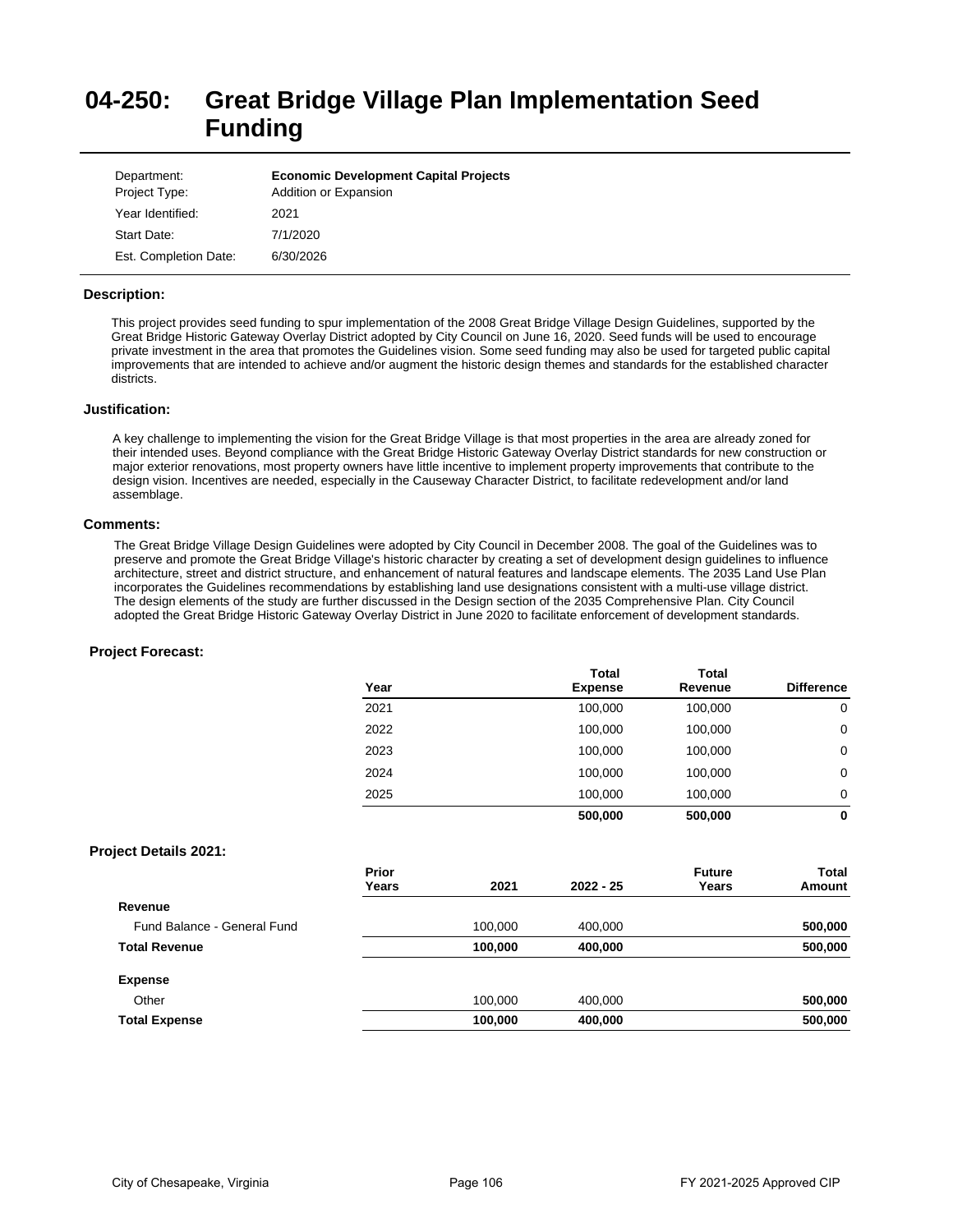# **07-240: Greenbrier Redevelopment Study**

| Department:           | <b>Economic Development Capital Projects</b> |
|-----------------------|----------------------------------------------|
| Project Type:         | Study                                        |
| Year Identified:      | 2020                                         |
| Start Date:           | 7/1/2019                                     |
| Est. Completion Date: | 7/30/2022                                    |

# **Description:**

This project will provide for a redevelopment study for the Greenbrier area.

|                       | Year    |      | <b>Total</b><br><b>Expense</b> | <b>Total</b><br>Revenue | <b>Difference</b> |
|-----------------------|---------|------|--------------------------------|-------------------------|-------------------|
|                       |         |      |                                |                         |                   |
| Project Details 2021: |         |      |                                |                         |                   |
|                       | Prior   |      |                                | <b>Future</b>           | <b>Total</b>      |
|                       | Years   | 2021 | $2022 - 25$                    | Years                   | Amount            |
| Revenue               |         |      |                                |                         |                   |
| Cash - Greenbrier TIF | 200,000 |      |                                |                         | 200,000           |
| <b>Total Revenue</b>  | 200,000 |      |                                |                         | 200,000           |
| <b>Expense</b>        |         |      |                                |                         |                   |
| Other                 | 200,000 |      |                                |                         | 200,000           |
| <b>Total Expense</b>  | 200,000 |      |                                |                         | 200,000           |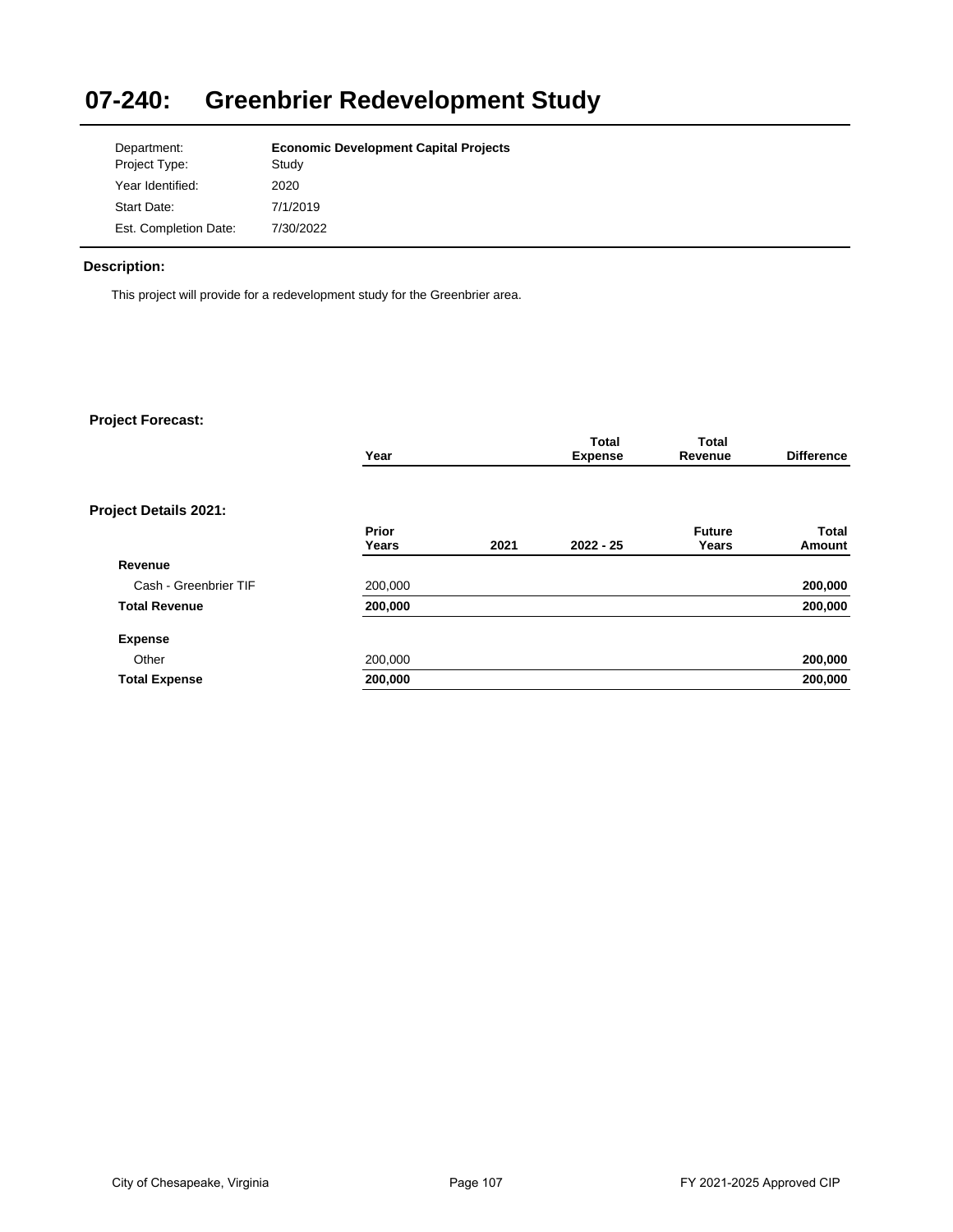#### **06-250: Industrial Waterfront Study**

| Department:           | <b>Economic Development Capital Projects</b> |
|-----------------------|----------------------------------------------|
| Project Type:         | Study                                        |
| Year Identified:      | 2021                                         |
| Start Date:           | 7/1/2021                                     |
| Est. Completion Date: | 6/30/2023                                    |

## **Description:**

This project will provide for an Industrial Waterfront Study to include a comprehensive evaluation of the City's industrial waterfront area and related waterways. Study outcomes will include a "highest-and-best-use" analysis of waterfront properties based on land use, zoning, infrastructure, and risks and implications of documented sea level rise and recurrent flooding to vulnerable areas. The study is anticipated to yield recommendations for better use of under-utilized properties to enhance economic vitality and would also entail the development of a strategic resiliency plan for adapting to various threats.

### **Justification:**

The need to study the City's industrial waterfront area is expressed in the Comprehensive Plan. Given the prominence of Hampton Roads as a port for international cargo and increases in military shipbuilding and repair, City Council recognized the need to strengthen the City's industrial waterfront. Chesapeake is the only major city in Southside Hampton Roads that has not yet undertaken some type of comprehensive study on the risks, implications, and potential adaptation strategies to sea level rise and recurrent flooding. The recurrent flooding component is especially important given recent flooding caused by heavy rainfalls and insufficient stormwater management (Hurricane Matthew is a recent example). The adaptation plan element of this project would have multiple benefits, including recommendations for strengthening and protecting the City's valued industrial waterfront businesses; better information for affected and residents in making long-term plans; and guidance for the City's Operating and Capital Improvement Budgets. This study could also help inform and augment the Public Works Department's Master Drainage Plan and supporting drainage area studies.

#### **Comments:**

The Moving Forward Chesapeake 2035 Comprehensive Plan recognizes the importance of preserving industrial areas and enhancing its industrial tax base. The Plan also contains several policy goals, objectives, and action strategies that address the need to better prepare for sea-level rise, chronic flooding, and stormwater management challenges, much of which involves the industrial waterfront. The City has increasingly been faced with the need to expend significant amounts of operating and capital improvement funds to address the effects of sea level rise and recurrent flooding on a piecemeal basis. Examples include retrofitting of drainage culverts in Crestwood; ongoing struggles to keep the Triple Decker Bridge from flooding in rainfall events; and drainage/roadway improvements along vulnerable portions of Bainbridge Boulevard. In 2016, the City submitted several critical but unsuccessful projects for funding under the HUD National Disaster Resilience Competition. The application process was made more challenging by the lack of a comprehensive study and adaptation plan for sea level rise and recurrent flooding.

|                              | Year  |         | Total<br><b>Expense</b> | Total<br>Revenue | <b>Difference</b> |
|------------------------------|-------|---------|-------------------------|------------------|-------------------|
|                              | 2021  |         | 400,000                 | 400,000          | $\mathbf 0$       |
|                              | 2022  |         | 400,000                 | 400,000          | $\mathbf 0$       |
|                              |       |         | 800,000                 | 800,000          | $\mathbf 0$       |
| <b>Project Details 2021:</b> |       |         |                         |                  |                   |
|                              | Prior |         |                         | <b>Future</b>    | Total             |
|                              | Years | 2021    | $2022 - 25$             | Years            | Amount            |
| Revenue                      |       |         |                         |                  |                   |
| Cash - South Norfolk TIF     |       | 400,000 | 400,000                 |                  | 800,000           |
| <b>Total Revenue</b>         |       | 400,000 | 400,000                 |                  | 800,000           |
| <b>Expense</b>               |       |         |                         |                  |                   |
| Other                        |       | 400,000 | 400,000                 |                  | 800,000           |
| <b>Total Expense</b>         |       | 400,000 | 400,000                 |                  | 800,000           |
|                              |       |         |                         |                  |                   |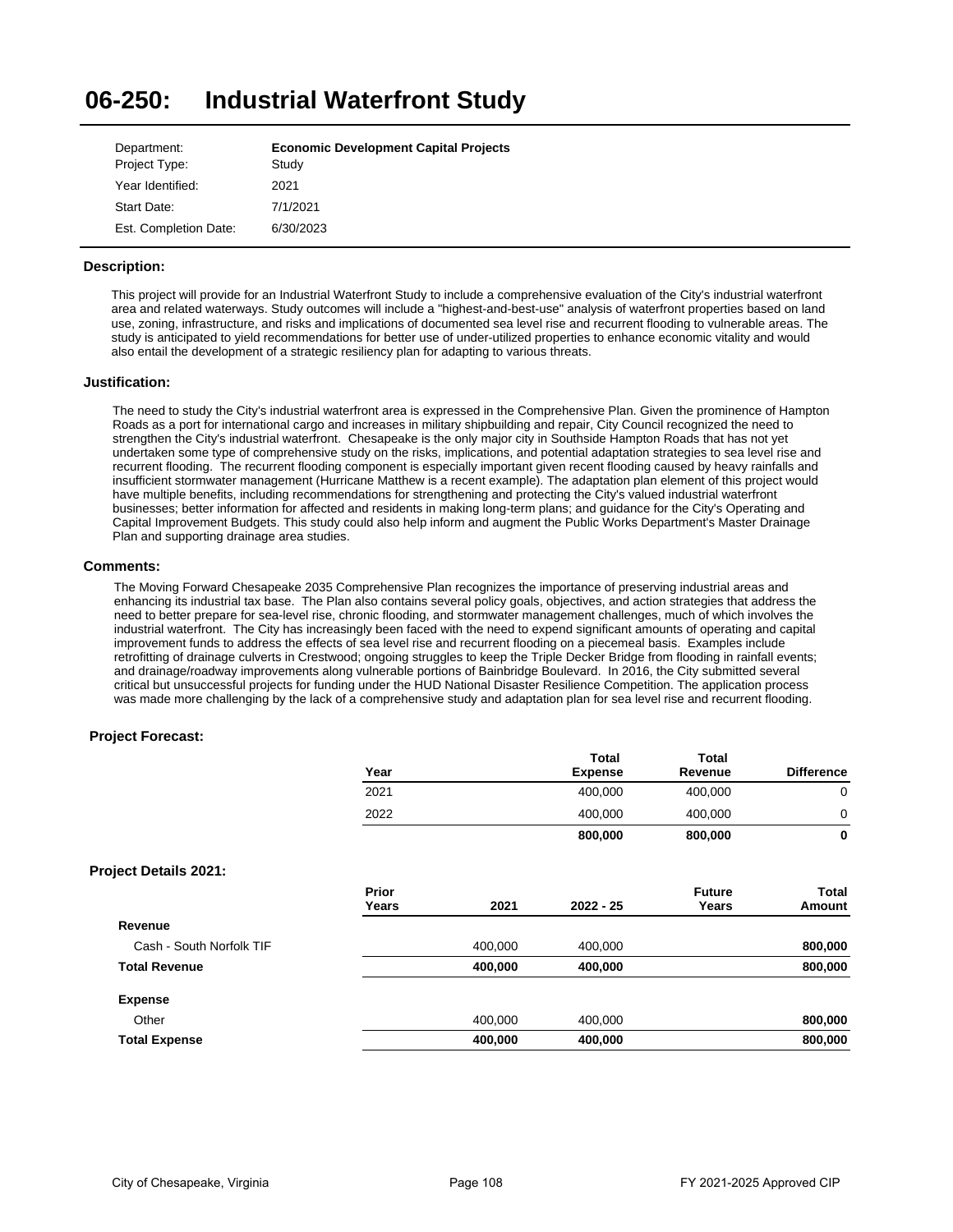# **05-230: Open Space and Agriculture Preservation (OSAP) Program**

| Department:<br>Project Type: | <b>Economic Development Capital Projects</b><br>System Acquisition or Upgrade |
|------------------------------|-------------------------------------------------------------------------------|
| Year Identified:             | 2019                                                                          |
| Start Date:                  | 7/1/2018                                                                      |
| Est. Completion Date:        | 6/30/2024                                                                     |

## **Description:**

This project will provide for the City's existing Open Space and Agriculture Preservation (OSAP) Program, which is funded through the Capital Budget beginning in FY 2019. The OSAP Program is a voluntary, city-wide competitive program in which the City purchases development rights from willing landowners in exchange for a preservation easement on their property

## **Justification:**

The OSAP Program is a key tool the City has to preserve agriculture and open space, while directing new growth and development to areas consistent with the 2035 Land Use Plan. By preserving agricultural land and open spaces, the City helps maintain an important component of the local economy, reduce demand for services, and reap the benefits these lands provide, including stormwater attenuation and wildlife habitat.

### **Comments:**

The OSAP Program was adopted by City Council in 2003.

## **Project Forecast:**

| Year | <b>Total</b><br><b>Expense</b> | <b>Total</b><br>Revenue | <b>Difference</b> |
|------|--------------------------------|-------------------------|-------------------|
| 2021 | 610,000                        | 610,000                 | 0                 |
| 2022 | 610,000                        | 610,000                 | 0                 |
| 2023 | 610,000                        | 610,000                 | 0                 |
| 2024 | 610,000                        | 610,000                 | 0                 |
| 2025 | 610,000                        | 610,000                 | $\Omega$          |
|      | 3,050,000                      | 3,050,000               | 0                 |

## **Project Details 2021:**

|                         | Prior     |         |             | <b>Future</b> | Total     |
|-------------------------|-----------|---------|-------------|---------------|-----------|
|                         | Years     | 2021    | $2022 - 25$ | Years         | Amount    |
| Revenue                 |           |         |             |               |           |
| Cash - Other City Funds | 1,490,000 | 610.000 | 2.440.000   |               | 4,540,000 |
| Grant                   | 111,618   |         |             |               | 111,618   |
| <b>Total Revenue</b>    | 1,601,618 | 610,000 | 2,440,000   |               | 4,651,618 |
| <b>Expense</b>          |           |         |             |               |           |
| Land Acquisition        | 381.618   |         |             |               | 381,618   |
| Other                   | 1,220,000 | 610.000 | 2.440.000   |               | 4,270,000 |
| <b>Total Expense</b>    | 1,601,618 | 610,000 | 2,440,000   |               | 4,651,618 |
|                         |           |         |             |               |           |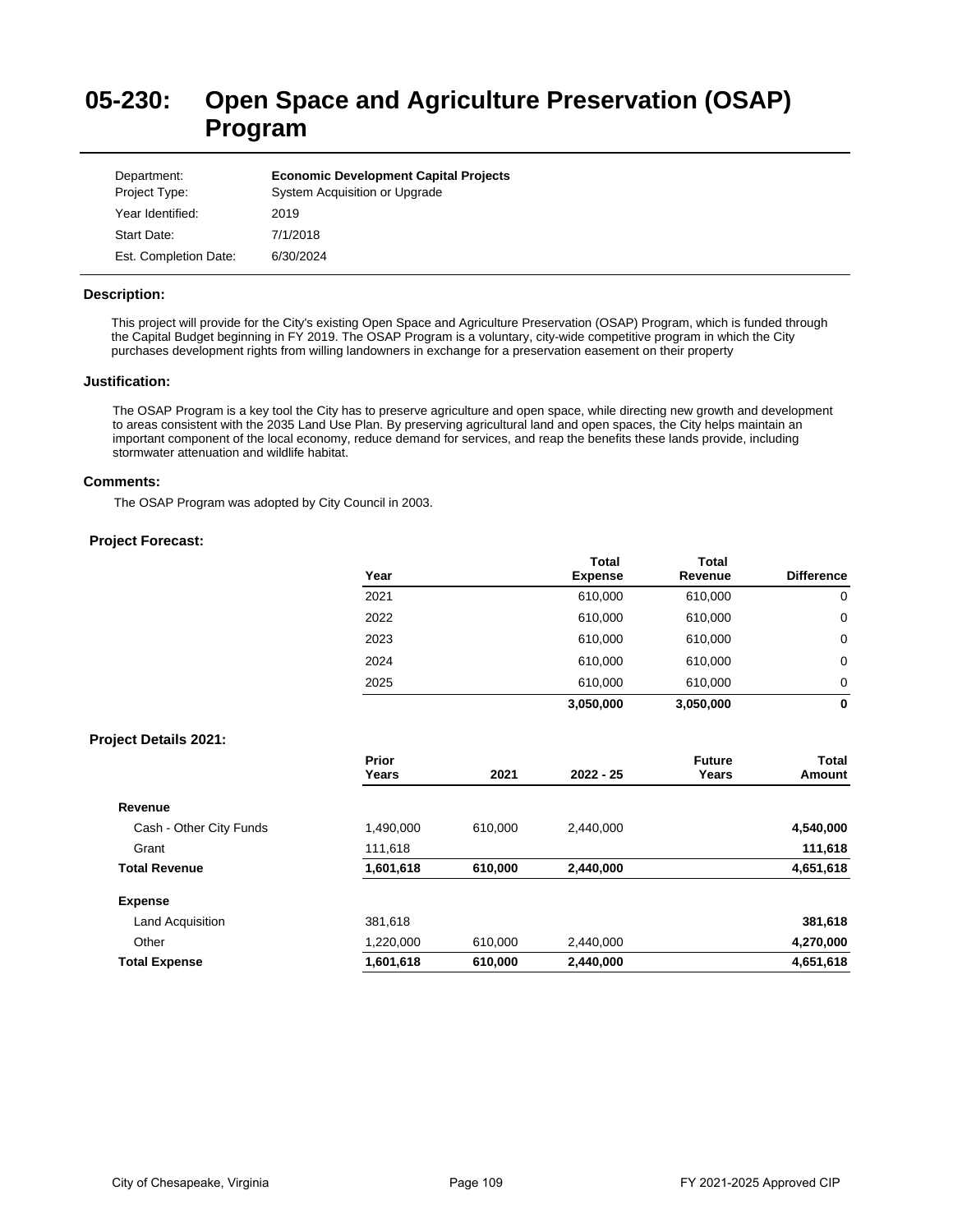#### **51-230: South Norfolk Municipal Building**

| Department:           | <b>Economic Development Capital Projects</b> |
|-----------------------|----------------------------------------------|
| Project Type:         | New Facility                                 |
| Year Identified:      | 2019                                         |
| Start Date:           | 7/1/2018                                     |
| Est. Completion Date: | 7/30/2023                                    |

## **Description:**

This project will provide for the design and construction of a new municipal facility in South Norfolk. This project may also include space for a business incubator, retail, and other types of flexible space.

The following departments have expressed interest in utilizing space in the proposed municipal facility building: City Treasurer, Commissioner of Revenue, Police Department (2nd Precinct), Human Services (Community Corrections), Commonwealth Attorney, Planning, Development and Permits, and Parks, Recreation and Tourism.

## **Justification:**

The proposed South Norfolk municipal facility will create new public investment in the Poindexter Street Corridor that will target blight and improve the community's image. The facility will introduce new daily business and employment trips into the commercial core, while addressing space needs and aging facilities of several city departments currently located in the corridor along with others interested in additional space.

## **Comments:**

This project was established by City Council in June of 2018. In May of 2019, City Council appropriated an additional \$3,310,000 to this project for the purchase of 3.122 acres of land in South Norfolk at the Gateway. It is anticipated that construction work will be funded by a combination of cash and debt financing from the South Norfolk TIF.

|                               | Year           |            | <b>Total</b><br><b>Expense</b> | Total<br>Revenue       | <b>Difference</b> |
|-------------------------------|----------------|------------|--------------------------------|------------------------|-------------------|
|                               | 2021           |            | 12,305,000                     | 12,305,000             | 0                 |
|                               |                |            | 12,305,000                     | 12,305,000             | 0                 |
| <b>Project Details 2021:</b>  |                |            |                                |                        |                   |
|                               | Prior<br>Years | 2021       | $2022 - 25$                    | <b>Future</b><br>Years | Total<br>Amount   |
| Revenue                       |                |            |                                |                        |                   |
| Cash - South Norfolk TIF      | 4,156,187      | 7,500,000  |                                |                        | 11,656,187        |
| G.O. Debt - South Norfolk TIF |                | 4,805,000  |                                |                        | 4,805,000         |
| <b>Total Revenue</b>          | 4,156,187      | 12,305,000 |                                |                        | 16,461,187        |
| <b>Expense</b>                |                |            |                                |                        |                   |
| Design & Engineering          | 846,187        | 180,000    |                                |                        | 1,026,187         |
| Construction                  |                | 12,125,000 |                                |                        | 12,125,000        |
| Land Acquisition              | 3,310,000      |            |                                |                        | 3,310,000         |
| <b>Total Expense</b>          | 4,156,187      | 12,305,000 |                                |                        | 16,461,187        |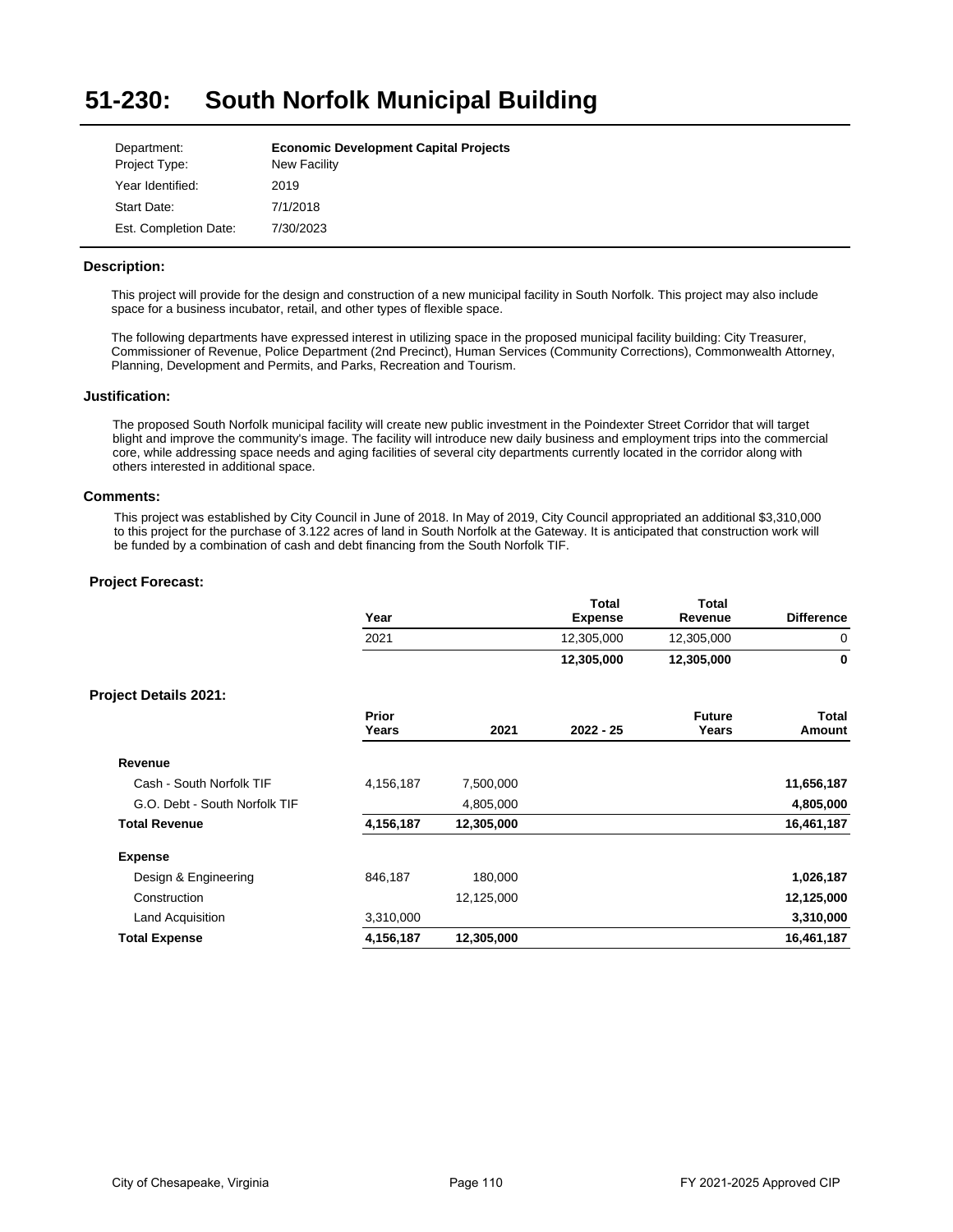# **40-200: Tidewater Community College - Science/Engineering Building**

| Department:<br>Project Type: | <b>Economic Development Capital Projects</b><br><b>New Facility</b> |
|------------------------------|---------------------------------------------------------------------|
| Year Identified:             | 2016                                                                |
| Start Date:                  | 7/1/2017                                                            |
| Est. Completion Date:        | 6/30/2023                                                           |

## **Description:**

The City will provide site preparation support for the new Science and Engineering Building for the Tidewater Community College (TCC) Cedar Road campus.

## **Justification:**

Commonwealth encourages local participation for expansions of community colleges. Current facilities are cramped and antiquated with much of the program housed in temporary modular buildings.

## **Comments:**

While the Commonwealth funds building construction, the City has traditionally provided support in site acquisition and development. The new building will be located on the existing campus. No additional land is required. TCC officials anticipate state funding with building design occurring in the first year.

|                              | Year           |      | <b>Total</b><br><b>Expense</b> | <b>Total</b><br>Revenue | <b>Difference</b>      |
|------------------------------|----------------|------|--------------------------------|-------------------------|------------------------|
|                              | 2022           |      | 1,500,000                      | 1,500,000               | $\mathbf 0$            |
|                              |                |      | 1,500,000                      | 1,500,000               | 0                      |
| <b>Project Details 2021:</b> |                |      |                                |                         |                        |
|                              | Prior<br>Years | 2021 | $2022 - 25$                    | <b>Future</b><br>Years  | <b>Total</b><br>Amount |
| Revenue                      |                |      |                                |                         |                        |
| Cash - Lockbox City          |                |      | 1,500,000                      |                         | 1,500,000              |
| <b>Total Revenue</b>         |                |      | 1,500,000                      |                         | 1,500,000              |
| <b>Expense</b>               |                |      |                                |                         |                        |
| Construction                 |                |      | 1,500,000                      |                         | 1,500,000              |
| <b>Total Expense</b>         |                |      | 1,500,000                      |                         | 1,500,000              |